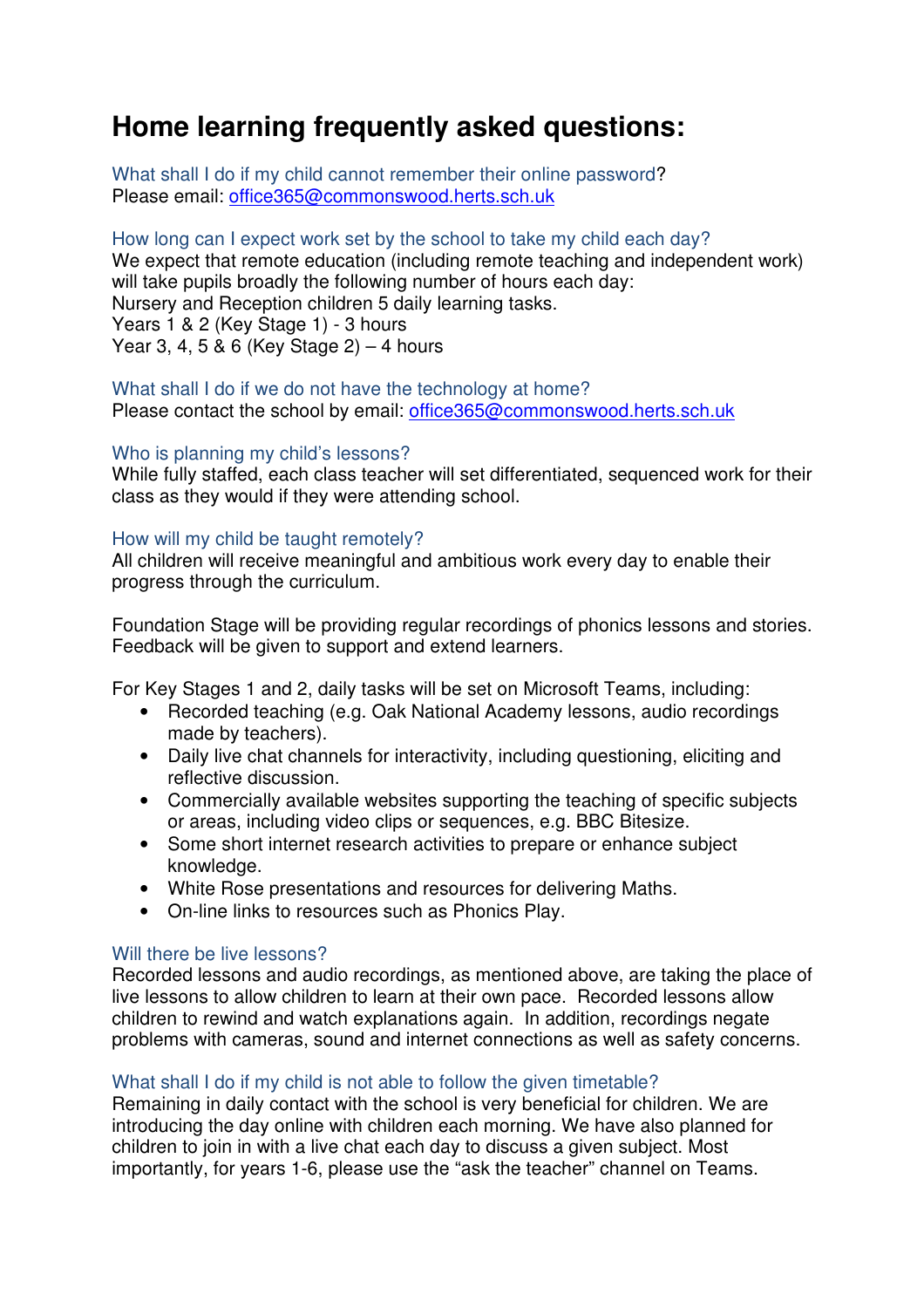Be flexible with what works best. Home-learning does not have to be exactly arranged as a school day or be as strict in the duration of each 'lesson' or activity. Schedule in breaks and variation to help focus. Working at home can feel far more intense than being in an energetic classroom and so it will be more challenging to stick on one task for as long as in school. Breaks and incorporating learning into other every-day activities will make it all more successful and enjoyable. Each day the class will be given a timetabled time to live chat. This will give the pupils the opportunity to discuss a topical news event or philosophy.

#### What shall I do if my child is finding it hard to focus on their work?

Step back sometimes. With everything else going on in the world and home, focus is likely to be harder and tempers more easily frayed. Accept where your child is on any particular day and let their learning meet them there rather than worrying about getting every last piece of 'work' done. Your child can still be learning if they are helping with cooking, having conversations, out on walks or through play. Every activity can be a learning activity – especially when we consider the social and emotional development that can be supported though all manner of activities and talk. Remember that children are used to working independently so remind them to use learnt strategies or ask the teacher channel.

Talk, talk, talk. Speaking of talk, do lots of it. Talk supports reading and writing as well as all other subjects (since they all need language!). Exposure to different vocabulary and grammar through conversations with adults is a key part of learning. Talk can be about what is going on in the home, or on walks, or in the world, or about more abstract things involving reasoning and providing justifications (eg. What is your favourite flavour and why? Would you rather be a pirate or a dinosaur and why? Which Marvel character is most like your Grandad and why?). This can also include debate which is great for supporting language learning but also practising reasoning skills (this may actually deserve a blog in its own right). Bridging the space between conversation and reading, this time could also provide opportunity for storytelling in a lovely cosy way. If telling stories off the top of your head is a little daunting, perhaps a version of Jackanory could be fun, or choosing pictures from the internet with your child as the basis for both of you making up a story that doesn't need to be written.

Reading. We know reading is essential –reading enriches all other aspects of learning and school subjects and mental health, whatever the age of your child. As our children get older, we tend to sit and read with them less, but this could be a great opportunity to get back into the habit of cuddling up to read or sharing a book even with teens. Using a kindle or other ebook is fine. A lot of publishing houses and ebook outlets have made accessing books for children and young people free during this period so hopefully there are plenty of options available.

#### What shall I do if my child says they are stuck on a piece of work?

• Try not to give the answer when your child is stuck. It is tempting, I know, but it actually is better for learning if there is some 'working out'. These sorts of questions/approaches may be useful to support this process: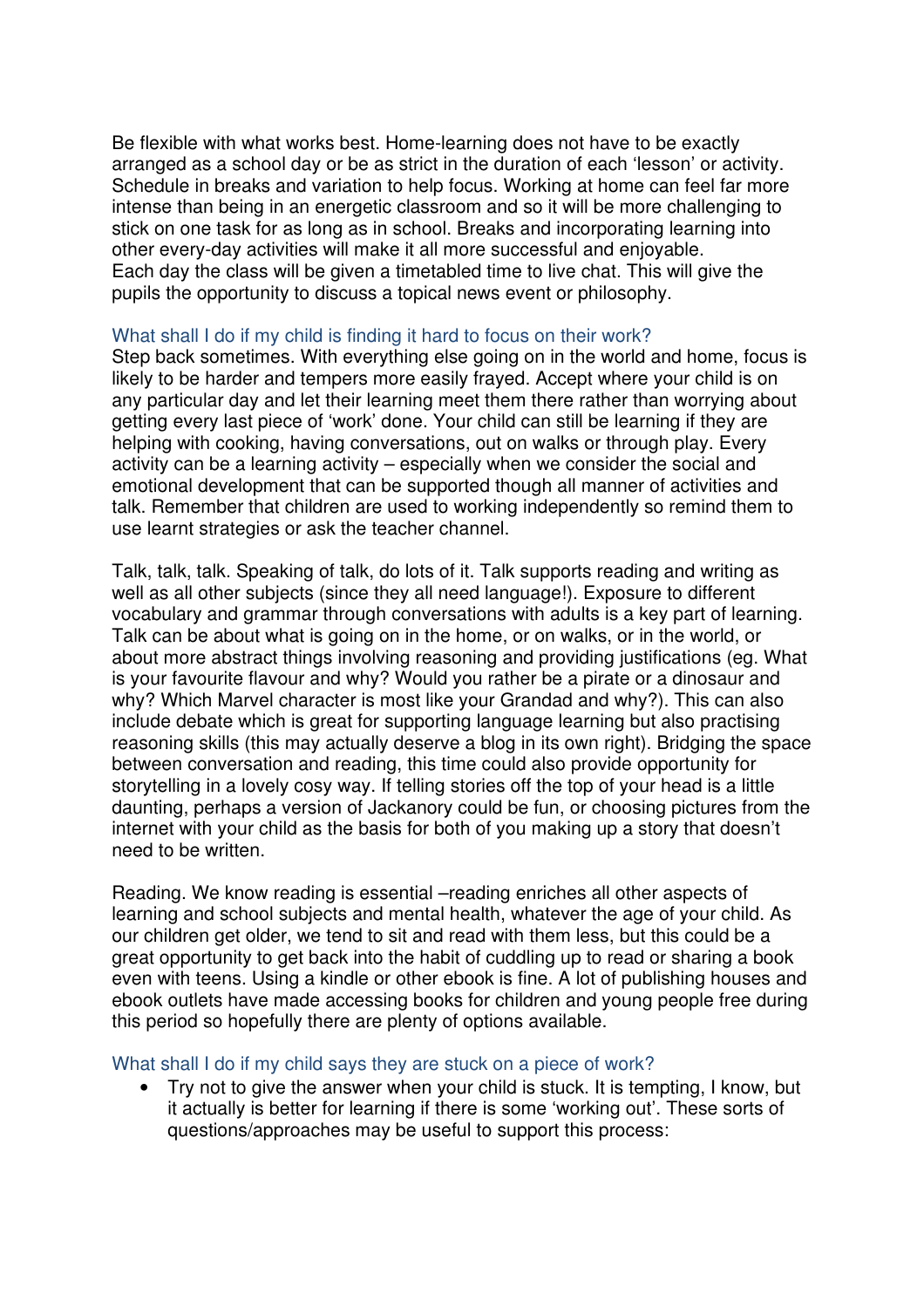- Ask them to talk through where they are stuck and what they can do up to the point of where they are stuck (explaining it out loud may help them realise that they can do it or apply similar thinking to this tricky bit).
- Ask what they recognise from the question/task and what seems to be the tricky bit.
- Ask if there is something they have learned before that may help (previously taught or encountered strategies, sounds, facts from another subject etc).
- Ask them where they could look to find out the answer and support them trying to find it for themselves (online or looking back at previous work they have done or in a dictionary and so on).
- If these things aren't successful, model for your child how you would find out the answer or the method/strategy you would take. Pause regularly and ask them to recap or get involved so that they can learn from you.
- Encourage your child to use the ASK THE TEACHER channel on Teams.

# What shall I do if I am unsure about the work?

It is ok to not know an answer. There are plenty of things that our children will be doing that we aren't necessarily familiar with. It is important for our children to understand that learning is an ongoing process throughout our life, so it is actually really helpful for you to say 'I'm not sure about that, how would I be able to find out?' and then model that finding-out with them.

Encourage your child to explain what they are doing. By talking through an activity, task, question, thought process or answer and explaining why they think what they think, their learning will be even further embedded. Ask them to teach you – by teaching others we deepen our understanding. Discussing learning, sharing ideas, looking things up together:

- Opens up children's learning through the exploration of ideas.
- Gives children the possibility of seeing that their ideas have value, and that others have different ideas that have value too.
- They realise that they don't always have to be right.
- They have the confidence to ask questions and learn through discussion.
- All learners (including teachers) have opportunities to genuinely enquire.
- A chance to question and for their ideas to be heard without fear of getting an answer wrong.
- Intelligence grows.
- Gives children who are not considered "academic" a voice and a chance to flourish.
- Gives the "academic" children a chance to think outside the box and to see that the non-academic have inspiring ideas.
- Gives all children value.

# What shall I do if my child is rushing through work?

Checking over work. If your child is writing, ask them to read their sentences or paragraphs out loud (can do at the end, or even better, in little 'check-stops' as they go). In doing this, they may notice a spelling, punctuation or grammar mistake and be able to edit it. If your child is doing maths, encourage them to look at the model example.

This sort of process builds a self-awareness in children as well as developing their sense of self-empowerment – that they can identify and fix things themselves.